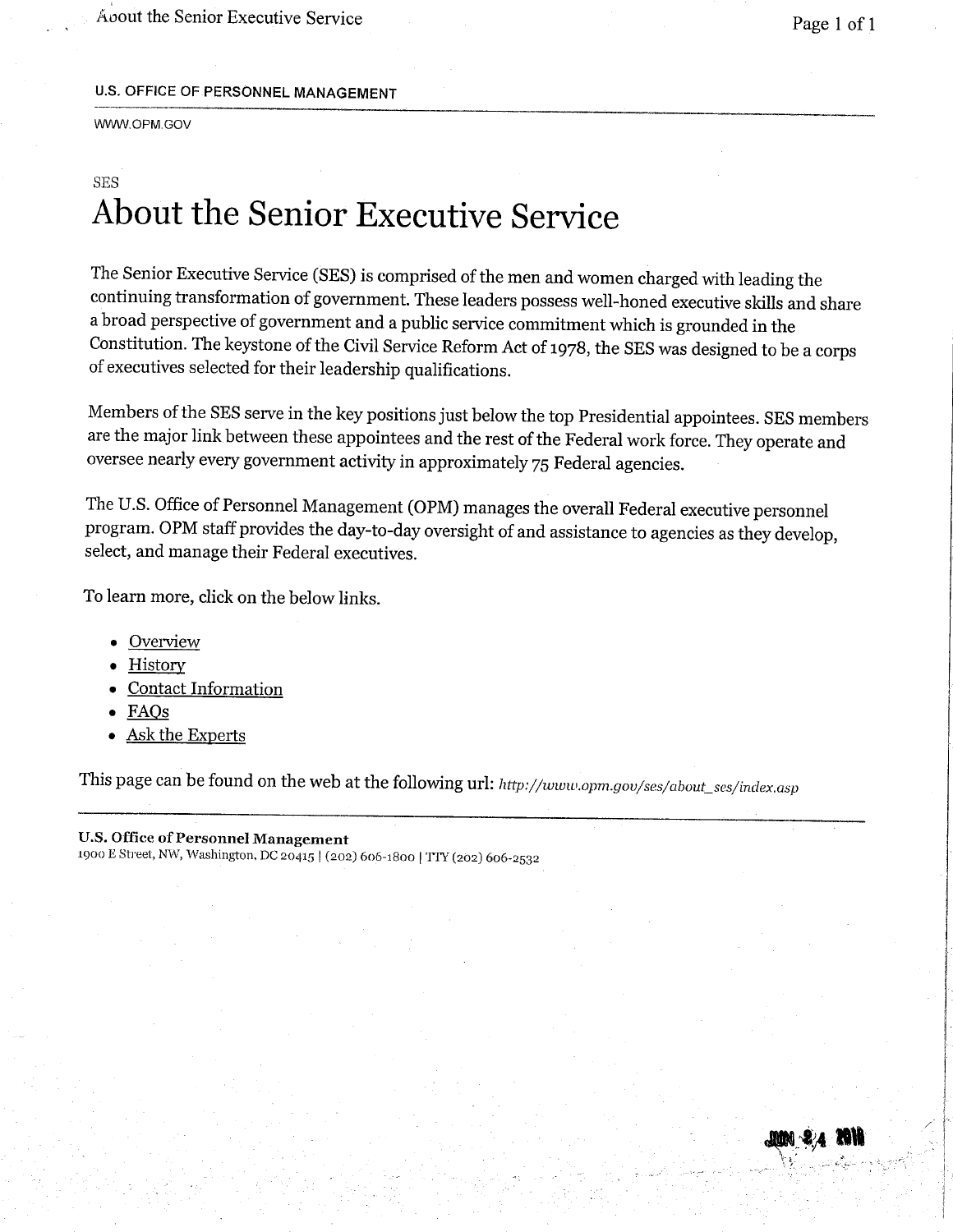## U.S. OFFICE OF PERSONNEL MANAGEMENT

WWW.OPM.GOV

## SES About the Senior Executive Service

#### **Overview**

The SES includes most managerial, supervisory, and policy policy policy policy policy positions  $\mathbb{R}^n$ (GS) grade 15 or equivalent positions in  $\epsilon$ (GS) grade 15 or equivalent positions in the Executive Branch of the Federal Government.

### These positions are excluded:

- 1. positions requiring appointment by the President with Senate confirmation;
- 2. legislative and judicial branch positions;
- 3. positions in law enforcement and intelligence gathering agencies, in the Foreign Service, and in other agencies excluded by statute or by the President.

Administrative law judges, members of boards of contract appeal, and positions in independent Government corporations (e.g., Tennessee Valley Authority) and incertain financial regulators in independent also are excluded.

There are two types of positions and four types of appointments in the SES:

 $\emph{Career Reserved positions are those which are 1.6, 2.1, 3.1.}$ public's confidence of impartiality of government." These positions are no ensure impartiality public's confidence of impartiality of government." These positions can only be filled by career appointees.

 $\emph{General positions}$  may be filled by any type of SES approximations of  $\emph{area}$ lìmited emergency.

 $\emph{Career}$  appointments may be to a General or General  $p_1$  of the individual areas of the individual areas of the individual areas of the individual areas of the individual areas of the individual area of the individual the same in either case. Incumbents are selected by a selectived position; rights of the individual are the same in either case. Incumbents are selected by agency merit staffing process and must have their executive qualifications approved by a Qualifications Review Board (QRB) convened by OPM.

Noncareer appointments are approved by OPM on a case-by-case basis and the appointment authority reverts to OPM when the noncareer  $\frac{1}{2}$  of  $\frac{1}{2}$  a case-by-case basis and the appointment made only to General positions and cannot exceed 25% of the position. Appointments ma made only to General positions and cannot exceed 25% of the agency's SES position allocation.<br>Governmentwide, only 10% of SES positions may be filled by noncareer appointees.

 ${\rm A\,L}$ imited Term appointment may be made for up to  $3$  years, is non-SES General position which will expire because of the natural conditions is nonrenewable and must be

A Limited Emergency appointment is also a nonrenewable appointment, may be for up to 18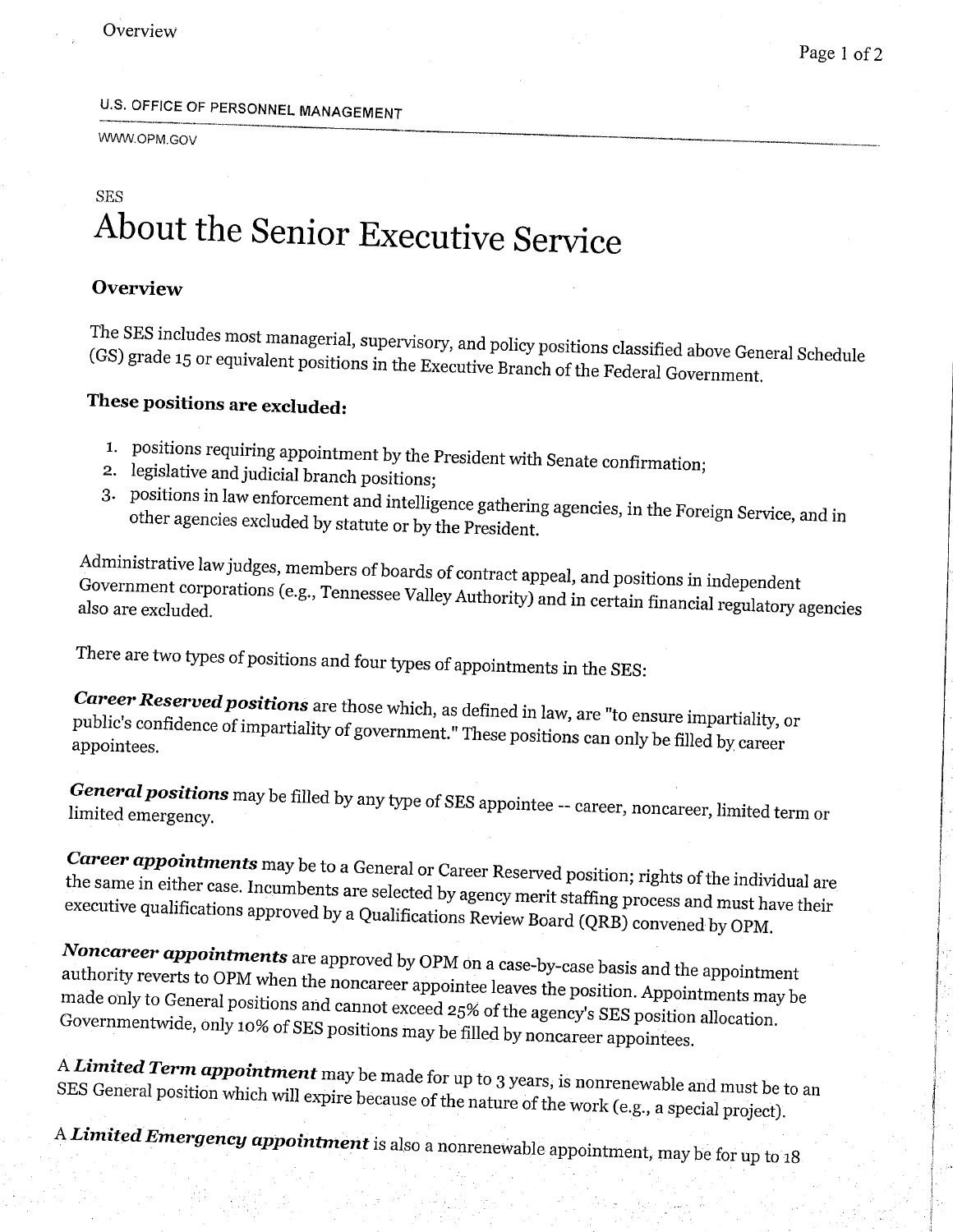Overview

months, and must be to an SES General position established to meet a bona-fide, unanticipated, urgent need.

The total number of limited appointments may not exceed 5% of SES positions allocated Governmentwde. Each agency has a pool equal to 3% of its allocation for making limited appointments of career or career-tye employees from outside the SES. OPM must approve use of this tye of appointment authority in other cases.

This page can be found on the web at the following url: http://www.opm.gov/ses/about\_ses/overview.asp

U.S. Office of Personnel Management 1900 E Street, NW, Washington, DC 20415 | (202) 606-1800 | TTY (202) 606-2532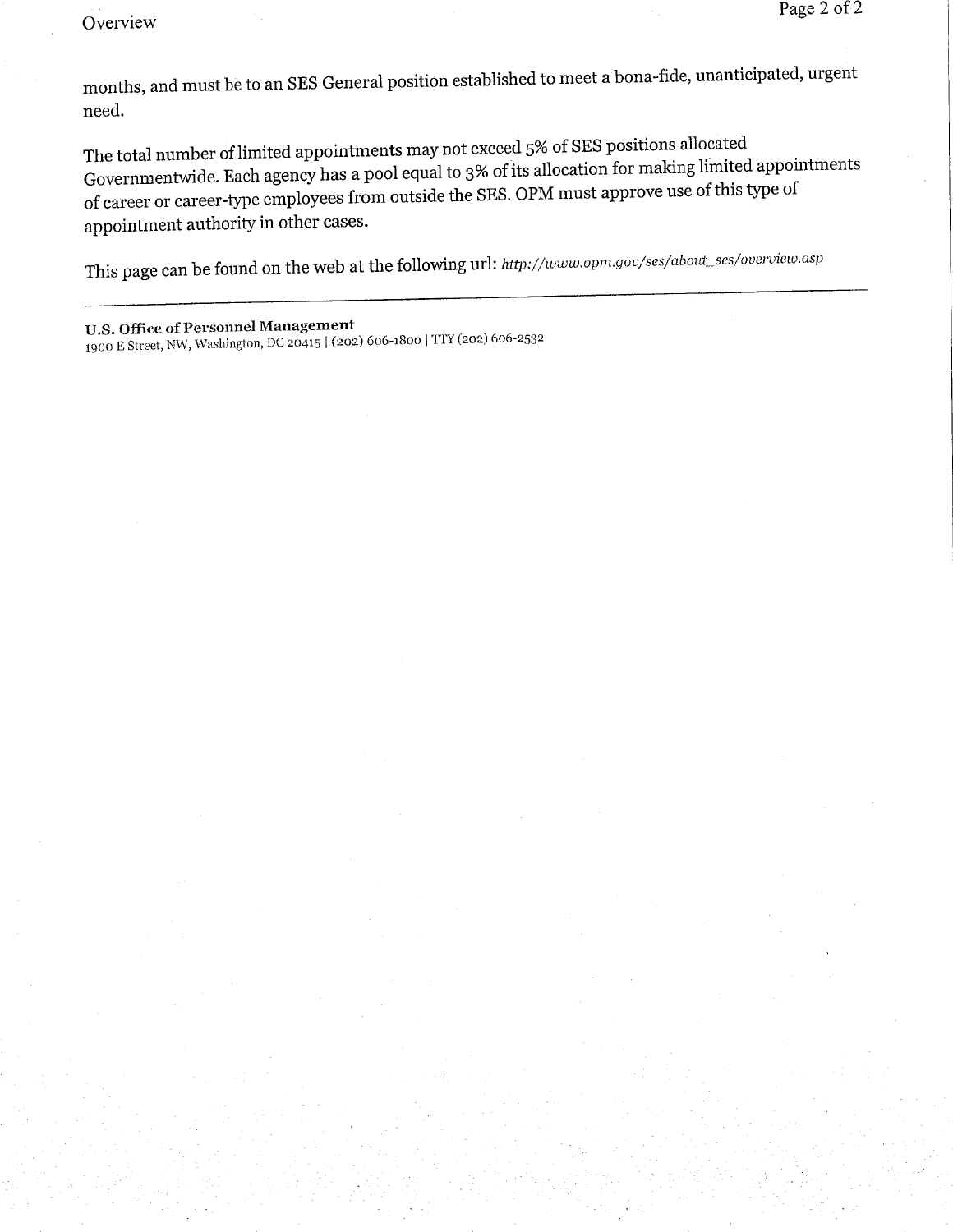#### U,S, OFFICE OF PERSONNEL MANAGEMENT

WWW.OPM.GOV

### SES About the Senior Executive Service

#### **History**

The Senior Executive Service (SES) was established by Title IV of the Civil Service Reform Act (CSRA) of 1978 (P.L. 95-454, October 13, 1978) and became effective on July 13,1979. The CSRA envisioned a Senior Executive Service whose members have shared values, a broad perspective of government, and solid executive skils. Its stated purpose was to "ensure that the executive management of the Government of the United States is responsive to the needs, policies, and goals of the nation and otherwse is of the highest quality." The Government's senior executives would be held accountable for individual and organizational performance. To achieve this purpose, the CSRA gave greater authority to agencies to manage their executive resources and assigned OPM the responsibilty for governmentwde leadership, direction, and oversight.

Under the CSRA, the SES was set up as a "third" service, completely separate from the competitive and excepted services. It replaced over 60 separate executive personnel authorities covering from one to several thousand positions. Top management positions that had been subject to disparate rules and practices, with requirements for prior approval of almost every personnel action, were joined into a unified and distinct personnel system that provided for considerable agency authority and flexibilty.

Since 1979, OPM's approach to executive resources management has gradually evolved from the traditional regulatory and procedure oriented approach to one that focuses on leadership, provides expert assistance and quality services to agencies and executives, and preserves merit principles and other governmentwde interests. Our goal today is to maintain a proper balance between the agencies' need for flexibilty and OPM's responsibilty to preserve the governmentwde interests of a corporate, merit-based executive service.

This page can be found on the web at the following url: http://www.opm.gov/ses/about\_ses/history.asp

U.s. Ottìcc of Personnel Management 1900 E Street, NW, Washington, DC 20415 | (202) 606-1800 | TTY (202) 606-2532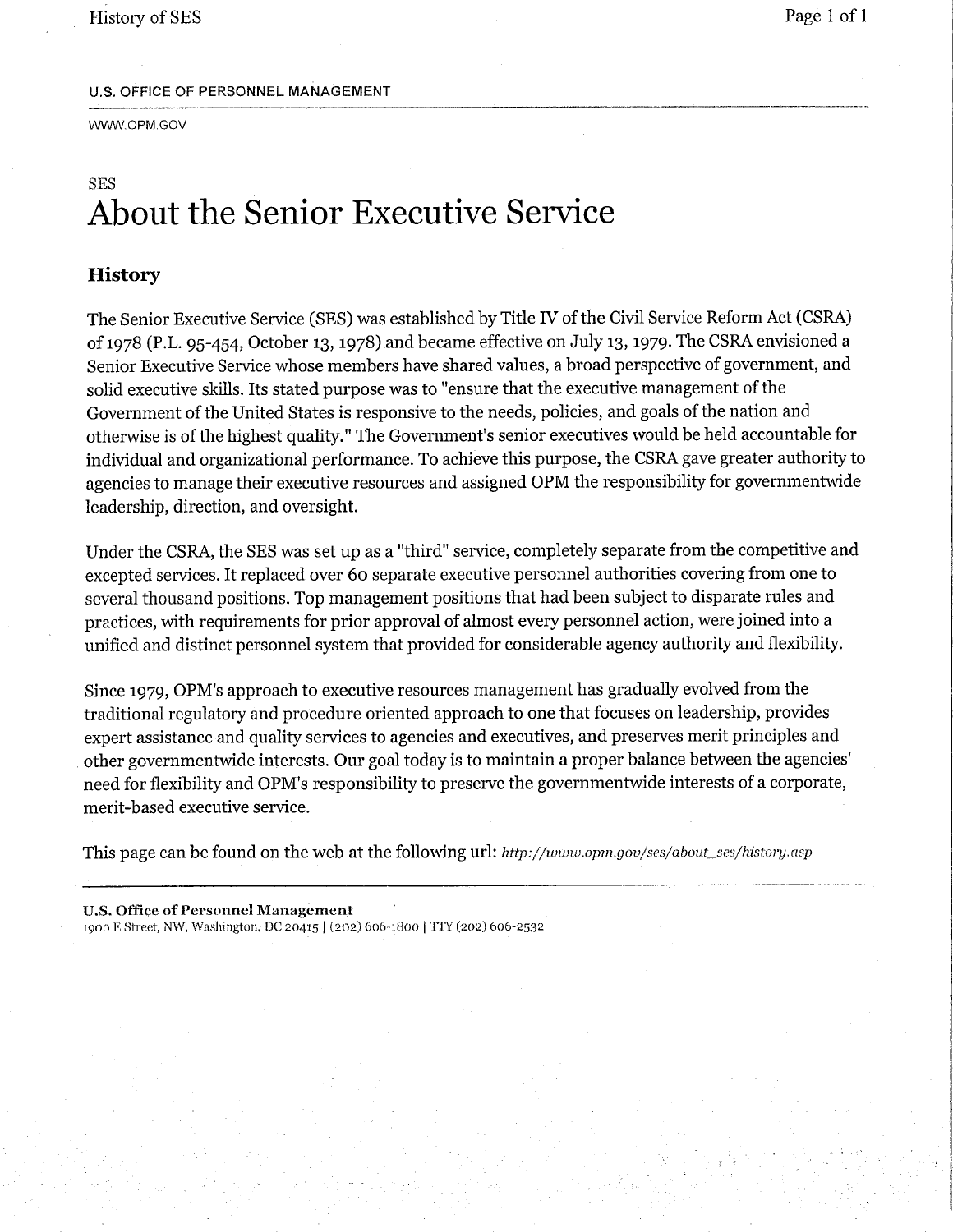#### U.S. OFFICE OF PERSONNEL MANAGEMENT

WWW.OPM.GOV

### SES About the Senior Executive Service

### Contact Information

For questions regarding SES policies (i.e., law, regulations, and guidance) contact: Phone: (202) 606-8046 Fax: (202) 606-1637 Email: SESPolicy(âopm.gov

For questions regarding SES operations (i.e, allocations and merit staffing) contact: Phone: (202) 606-2246 Fax: (202) 606-2126

For questions regarding SES training contact: Phone: (888) 676-9632 Email: register@opm.gov

Current federal employees should contact their servicing human resources office for questions regarding agency policies, operations and trainings related to the SES.

This page can be found on the web at the following url: http://www.opm.gov/ses/about\_ses/contact.asp

U.S. Office of Personnel Management 1900 E Street, NW, Washington, DC 20415 | (202) 606-1800 | TTY (202) 606-2532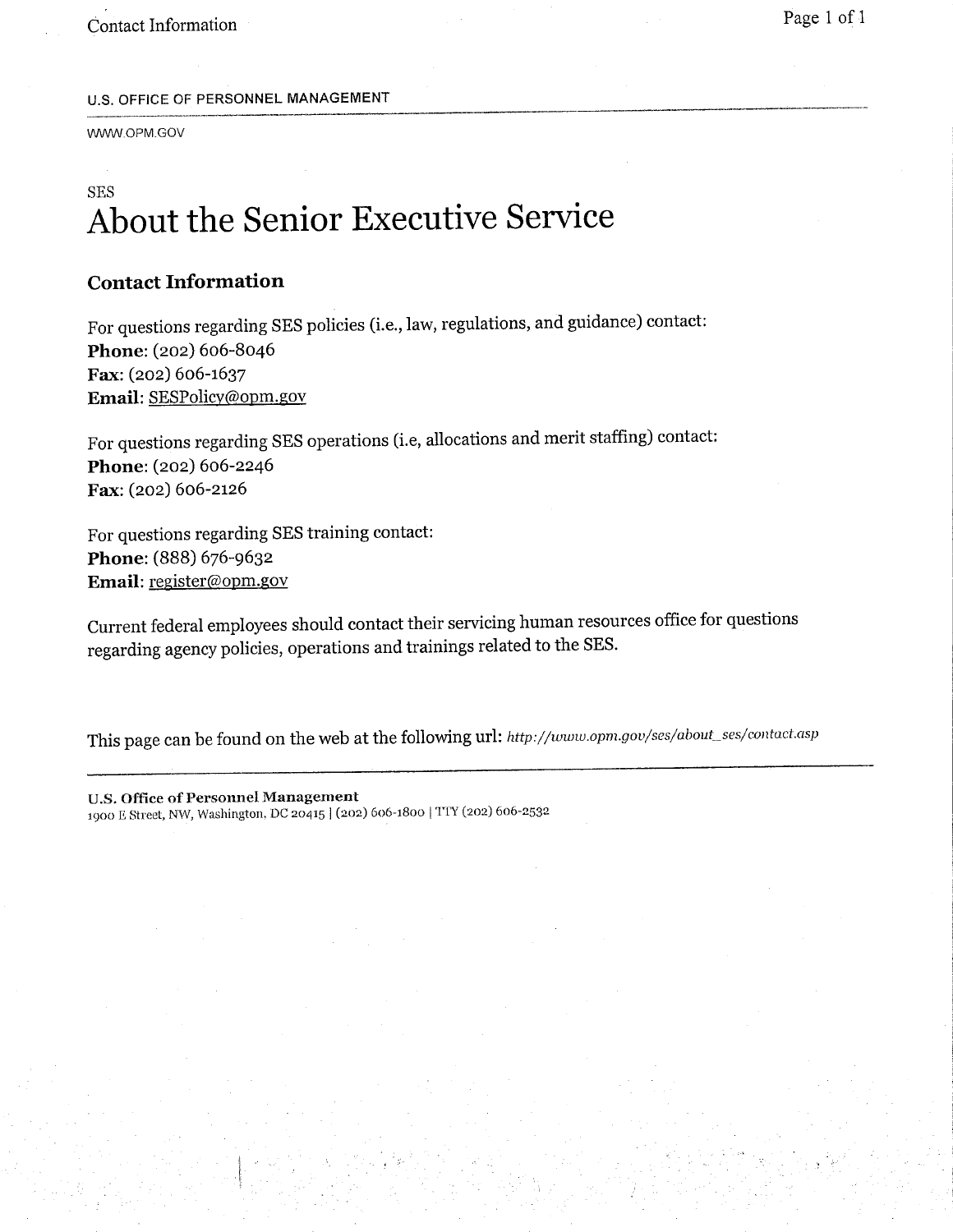#### U.S. OFFICE OF PERSONNEL MANAGEMENT

#### WWW.OPM.GOV

## SES About the Senior Executive Service

#### Frequently Asked Questions

#### **About SES**

- . What does the SES insignia symbolize?
- · Are agencies permitted to use the SES insignia on letterhead, place cards, invitations, etc?
- · What's the difference between SES, ST, and SL positions?

#### Facts & Figures

· Where do I find information about the number of SES who receive Presidential Rank Awards and bonuses (performance awards)?

#### Recruitment & Selection

- . Where can I apply for SES positions?
- · Do veterans receive hiring preference for SES positions?
- What kind of forms do I need to fill out when I apply for an SES position?
- · The vacancy announcement says I must submit supplemental documents addressing how I meet the mandatory Executive Core Qualifications (ECQs). How do I address these?
- What are the 3 types of Qualifications Review Board (QRB) cases?
- I believe I am qualified for the Senior Executive Service because of the executive type positions I have held. How do I go about obtaining SES certification from OPM?
- If I send OPM my written responses to the Executive Core Qualifications (ECQs), will you give me your opinion and any suggestions for improvements?
- · Do I need to address each Fundamental Competency within each Executive Core Qualification  $(ECO)?$
- . Wil I be assessed on all of the competencies?

#### Performance & Compensation

- What are the current pay rates for SES jobs?
- · Is there a difference between actingin an SES position and being detailed to one'? Am I entitled to SES pay while I am detailed to or acting in such a position?
- Am I eligible to earn credit hours if I participate in my agency's Alternative Work Schedule (AWS) Program?
- . Can I earn compensatory time?

" .~.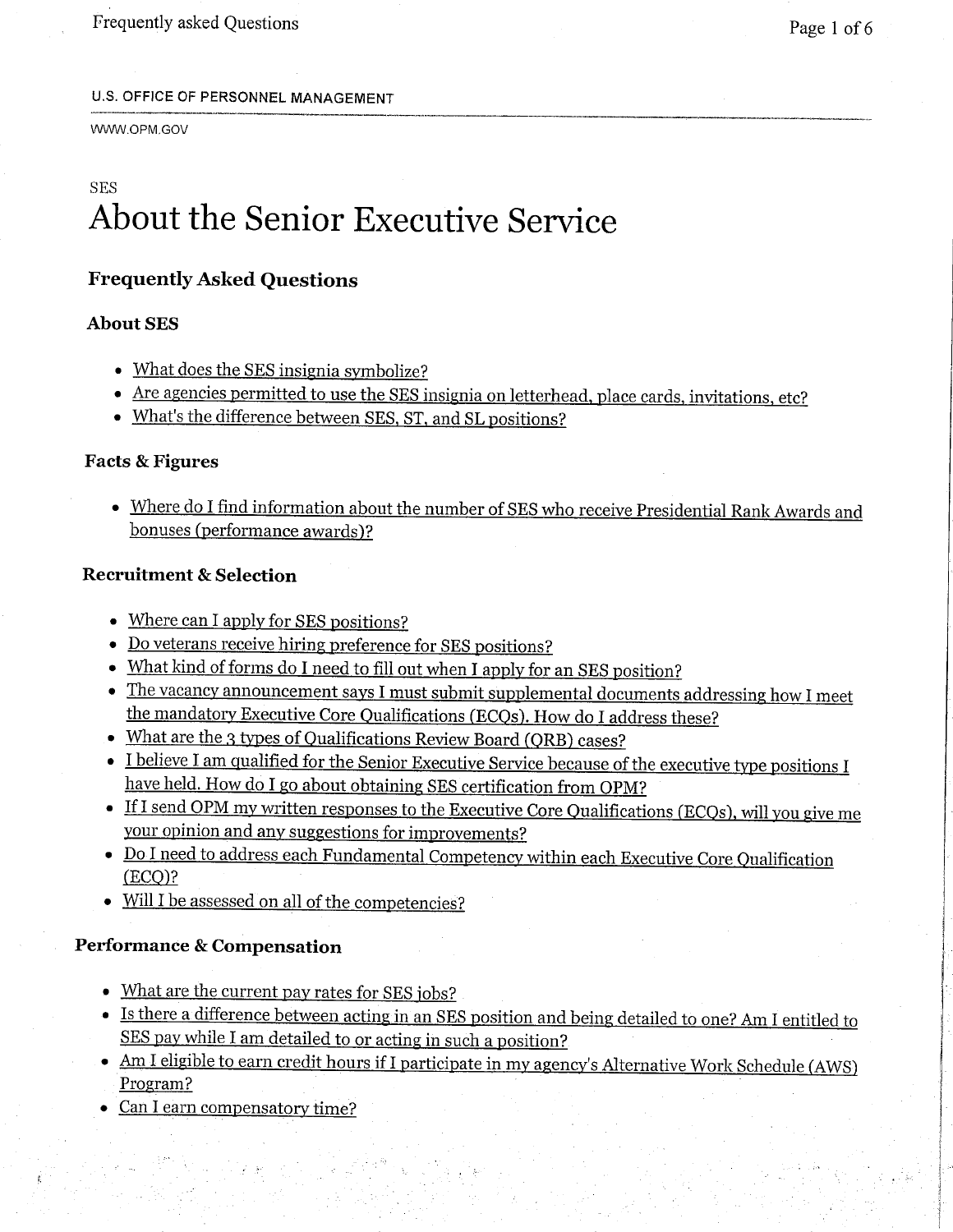. What are the eligibility requirements for a "last move home" for a member of the SES?

#### Executive Development

- . Is there any program that will help me prepare to become an SES member?
- . Where can I get information about SES Candidate Development Programs (SESCDPs)?

#### Miscellaneous

- . Are members of the SES subject to the Federal Hatch Act?
- . Are members of the SES allowed to join Federal labor unions?
- . What is the established protocol for SES members?
- . Is there an association for the Senior Executive Service?

o

### Q. What does the SES insignia symbolize?

A. The SES insignia or emblem represents a keystone -- the center stone that holds all the stones of an arch in place. This represents the critical role of the SES as a central coordinating point between Government's political leadership which sets the political agenda and the line workers who implement it. Members of the SES translate that political agenda into reality. The upright lines in the center of the keystone represent a column in which individual SES members are united into a single leadership corps. There is no particular symbolism to the number of lines, which has varied over the years with different iterations of the logo. The SES insignia can not be modified.

### Q. Are agencies permitted to use the SES insignia on letterhead, place cards, invitations, etc?

A. Agencies are permitted to use the SES insignia for official Government business. The insignia can not be modified.

### Q. What's the difference between SES, ST, and SL positions?

A. SES positions are classified above GS-15 or equivalent. The position involves one or more of the criteria set forth in 5 USC 3132 (e.g., directing the work of an organization, monitoring progress toward organizational goals, etc.).

ST (scientific and professional) positions are classified above the GS-15 level and involve highlevel research and development. ST positions are established under 5 USC 3104 and are always in the competitive service.

SL (senior level) positions are classified above GS-15. The work of the position does not meet the SES criteria nor does it involve the fundamental research and development responsibilties that are characteristic of ST positions. SL positions may be in either the competitive or excepted service.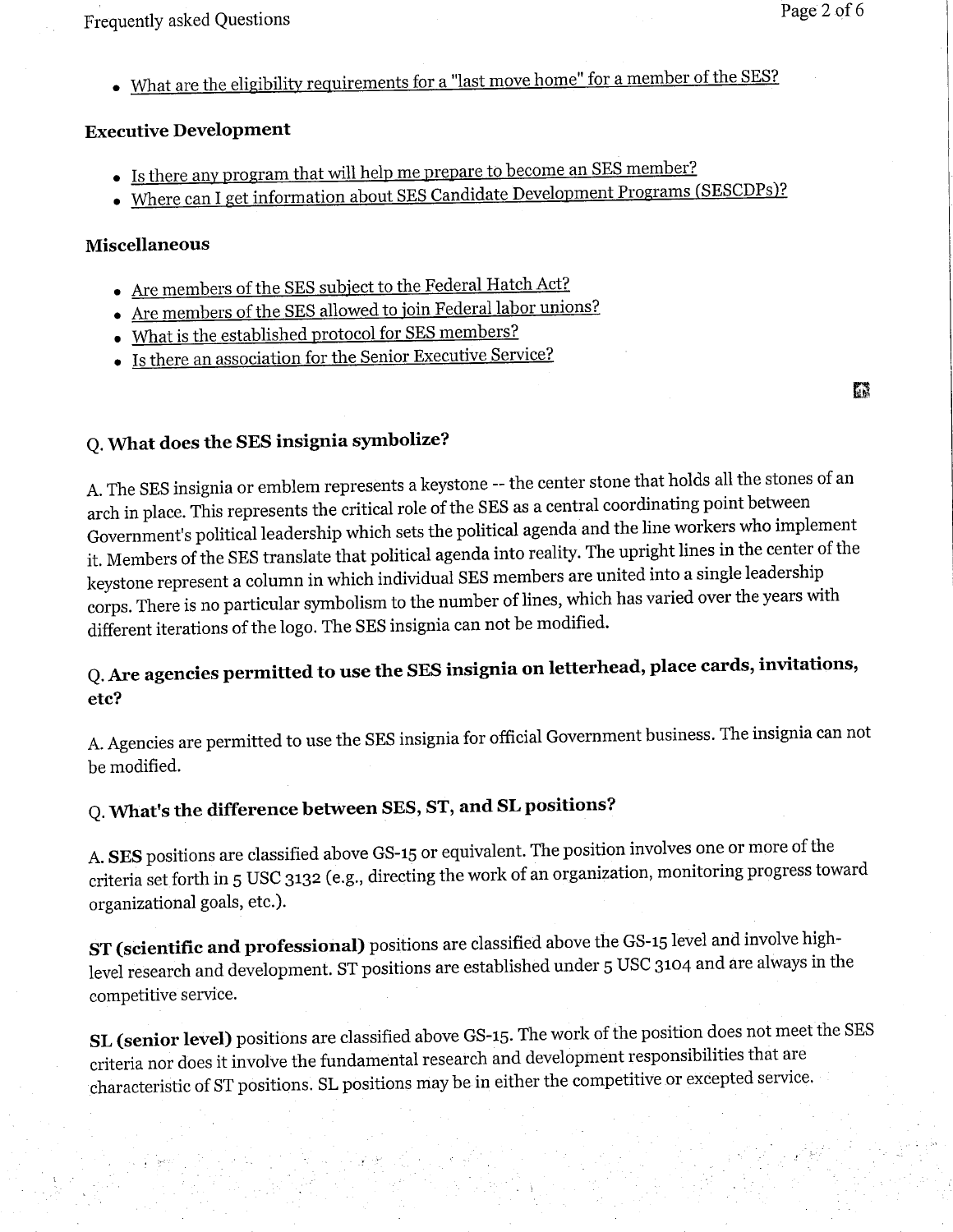### Q. Where do I find information about the number of SES who receive Presidential Rank Awards and bonuses (performance awards)?

A. Historical information about both types of awards is published in OPM's "The Fact Book & Federal Civilian Workforce Statistics".

### Q. Where can I apply for SES positions?

A. All SES vacancies are advertised on OPM's website: www.usajobs.gov. - From this site, you may download announcements for vacancies of interest to you.

## Q. Do veterans receive hiring preference for SES positions?

A. No. The reason is that 5 USC 2108(3) which defines the term "preference eligible" provides that this term does not include applicants for, or members of, the Senior Executive Service.

## Q. What kind of forms do I need to complete when I apply for an SES position?

A. You may submit a resume or an Optional Application for Federal Employment (OF-612 which you may download from OPM's website) in accordance to the vacancy announcement instructions. Check the vacancy announcement for additional forms or documents required by the agency/department to which you are applying. Take particular note of the information you must provide if you submit a resume instead of an OF-612.

### Q. The vacancy announcement says I must submit supplemental documents addressing how I meet the mandatory Executive Core Qualifications (ECQs). How do I address these?

A. The "Guide to Senior Executive Service Qualifications" contains information about the ECQs and samples you may use to develop your own statements.

### Q. What are the 3 tyes of Qualifications Review Board (QRB) cases?

A. Criterion A cases are based on demonstrated executive experience. Candidates must demonstrate that they have experience/competence in all 5 ECQs.

Criterion B cases are based on successful participation in an OPM approved SES Candidate Development Program (SESCDP). Candidates who compete governmentwde and successfully complete a CDP are eligible for non-competitive appointment to the SES. (However, successful completion does not guarantee placement in the SES.)

Criterion C cases are based on the candidate's having special or unique qualities that indicate a likelihood of success in the SES. Candidates must demonstrate that they have the qualifications for the position and the potential to quickly acquire full competence in the 5 ECQs. The package submitted for

Ð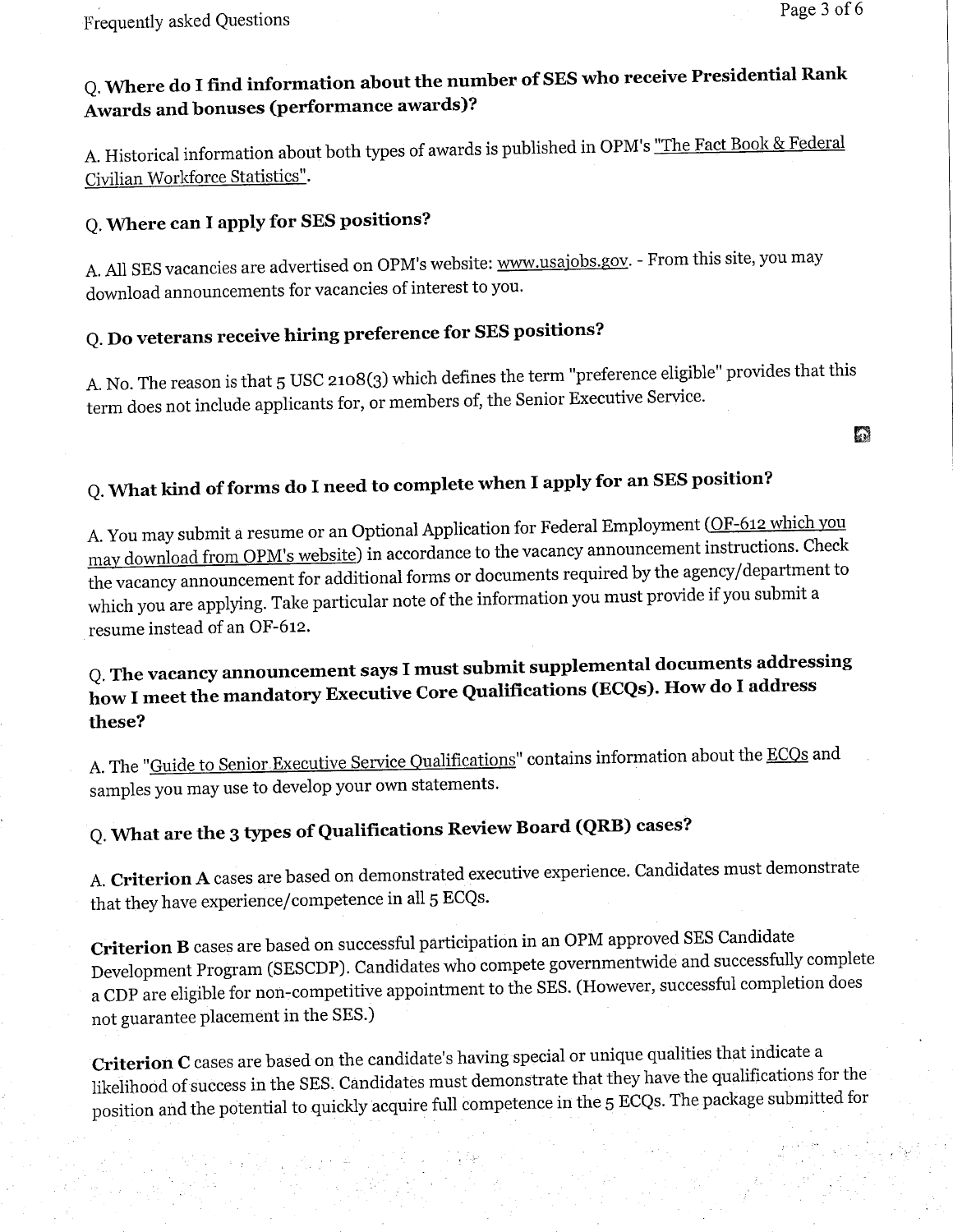QRB approval must contain the agency's assessment of why when the specific ECOs that need to be position, and an Individual Development Plan that focuses on the specific EQQs that  $\epsilon$ enhanced.

### $Q$ . I believe I am qualified for the Senior Executive Server of the executive type of the executive type  $\alpha$ positions I have held. How do I go about obtaining SES certification from  $P$

A. You must first identify a position to apply for. Agencies announce their SES vacancies on OPM's website  $\underline{\text{Ob}}$   $\underline{\text{Ob}}$ . From the vacancies of vacancies of vacancies of vacancies of vacancies of vacancies of vacancies of vacancies of vacancies of vacancies of vacancies of vacancies of vacancies of vacancies of interest to you, complete the application procedures, and submit your applications of the vacancy of the agency to a Oualifications Review. The agency submits the executive core qualifications of the person before they can be appointed to the person selections  $\mathbb{R}^n$ Board (QRB) convened by OPM. The QRB must certify all selectees before they can be appointed to the SES. Further information about the selection process is available elsewhere on this site.

## Q. If I send OPM my written responses to the Executive Core Qualifications (ECQs), will you give me your opinion and any suggestions for improvements?

A. No. OPM will not pre-review ECQ statements. To do so women to the requestor with an unfair administer the Qualification Review Boards, and would disc provide the requestor with an unital requestor with a advantage over other applicants.

Ð

### Q. Do I need to address each Fundamental Competency within each Executive Core Qualification (ECQ)?

A. No. Because the Fundamental Competencies are cross-cutting, they should be addressed over the course of the ECQ narrative. It is not necessary to a long as  $\frac{1}{2}$ narrative, in its totality, shows mastery of these competencies on the whole.

### Q. Will I be assessed on all of the competencies?

A. No. You will be assessed on each ECQ, not on the individual competencies (although you are expected to demonstrate mastery of the Fundamental Competencies somewhere within your narrative statement).

### Q. What are the current pay rates for SES jobs?

A. The current pay rates for SES jobs can be found at http://www.opm.gov/oca/payrates/index.asp.

## Q. Is there a difference between acting in an SES position and being detailed to one? Am I entitled to SES pay while I am detailed to or acting in such a position?

A. There is some difference between acting in and being detailed to an SES position. OPM defines "acting" to mean a situation in which (for instance) a Deputy's position in that Director's absence. and responsibility to perform the duties of an SES level Director's position in the Director's position in the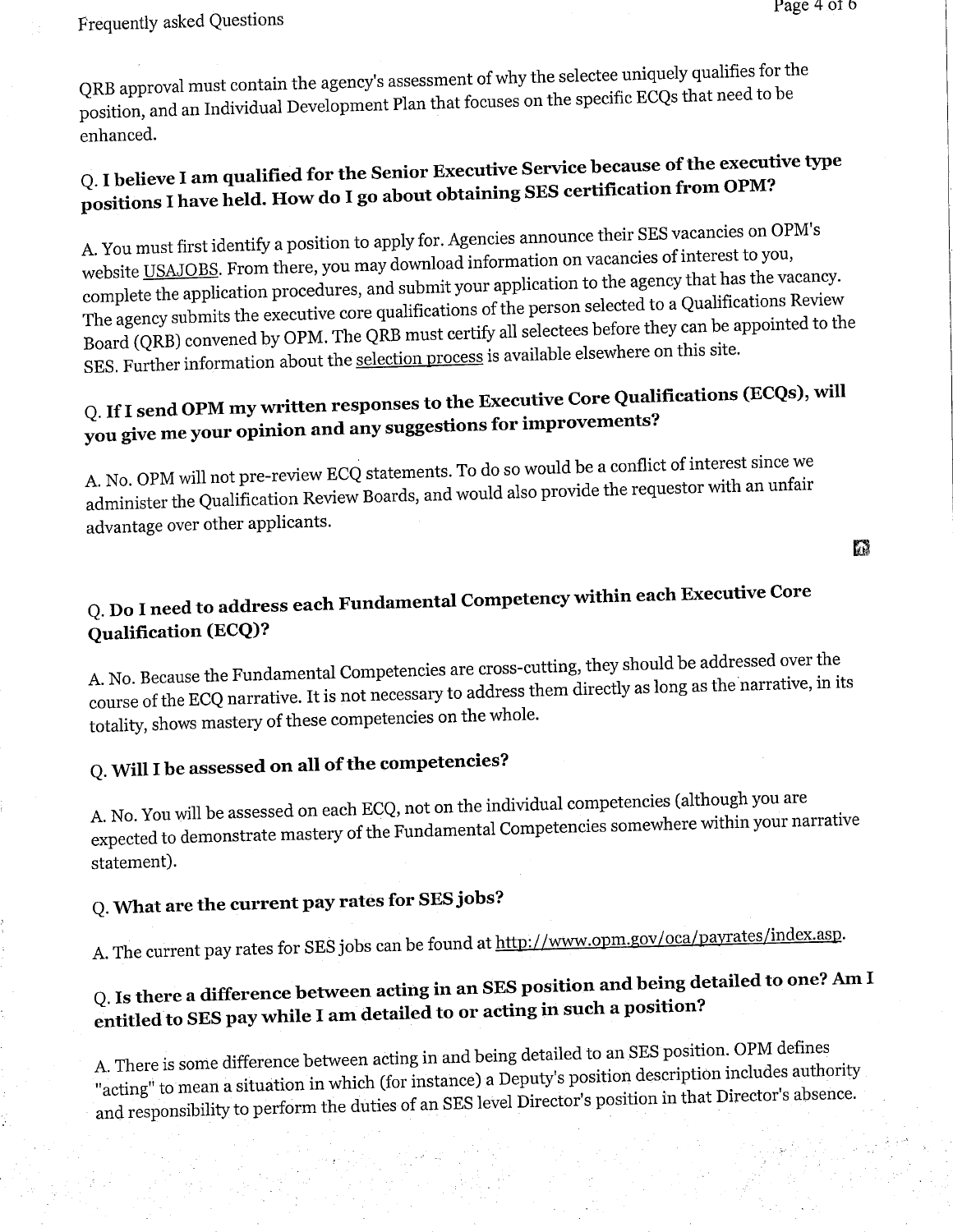#### Frequently asked Questions

This "acting" authority is meant to cover a short term absence or vacancy. When an acting assignment extends to the lengths of time discussed in 5 CFR 317.903, the provisions of that section, including<br>integrated propriative to set requirements for competition, apply. These restrictions are appropriate since the opportunity to serve OPM regulations on details to SES positions are found at 5 CFR 317.903. Under that section, a detail includes "the temporary assignment of a non-SES member to an SES position, with the expectation that the employee will return to the official position of record upon expiration of the detail." The regulation provides that, "For purposes of pay and benefits, the employee continues to encumber the position from provides that, "For purposes of pay and benefits, the employee continuous to be paid at the GS-15 rate which detailed." That is, a GS-15 who is detailed to a SES position continues to be paid at the  $\frac{1}{2}$ of pay of his or her position of record.

Paragraph (b) of the regulation (5 CFR 317.903) describes procedures and time lengths for detailing a<br>non-SES member to an SES position. It requires agencies to use competitive procedures for any detail non-SES member to an SES position. It requires agencies to use competitive for longer than 240 days a  $exceeding 240 days. Agencies must receive OF M approach before  $\frac{1}{2}$  before detailing  $\frac{1}{2}$$ non-SES member to an SES position that supervises other members of the SES.

in

 $-$ 

### Q. Am I eligible to earn credit hours if I participate in my agency's Alternative Work Schedule (AWS) Program?

A. No. Credit hours are a form of premium pay, SES members are not engible. (5 CFR 610.400)

### Q. Can I earn compensatory time?

 $\mathcal{L}$  which are the eligibility requirements for a member of a member of a member of a member of a member of a member of a member of a member of a member of a member of a member of a member of a member of a member of a

A. No. Compensatory time is another form of premium pay, SES members are not eligible. (5 CFR 610-408)

### the SES?

A. You must be a career member of the SES to be eligible for a "last move home." SES members on noncareer and limited-term/emergency appointments are not eligible. Under 5 U.S.C. S724(a)(3), retiring career appointees are entitled to travel, transportation, and household goods expenses to the place where they will live if:

- . They retire after 9/22/88.
- . They were moved geographically as a career appointee in the SES (either reassigned or transferred in the career SES or appointed into the career SES at the new duty state of
- $\bullet$  At the time of the geographic move, they were eligible for optional retreated  $\bullet$ years of optional retirement, or were eligible for discontinued service retirement.

The General Services Administration regulates payment of travel and transportation expenses. Contact your agency's travel or human resources office for further information and guidance.

Q. Is there any program that will help me prepare to become an SES member?